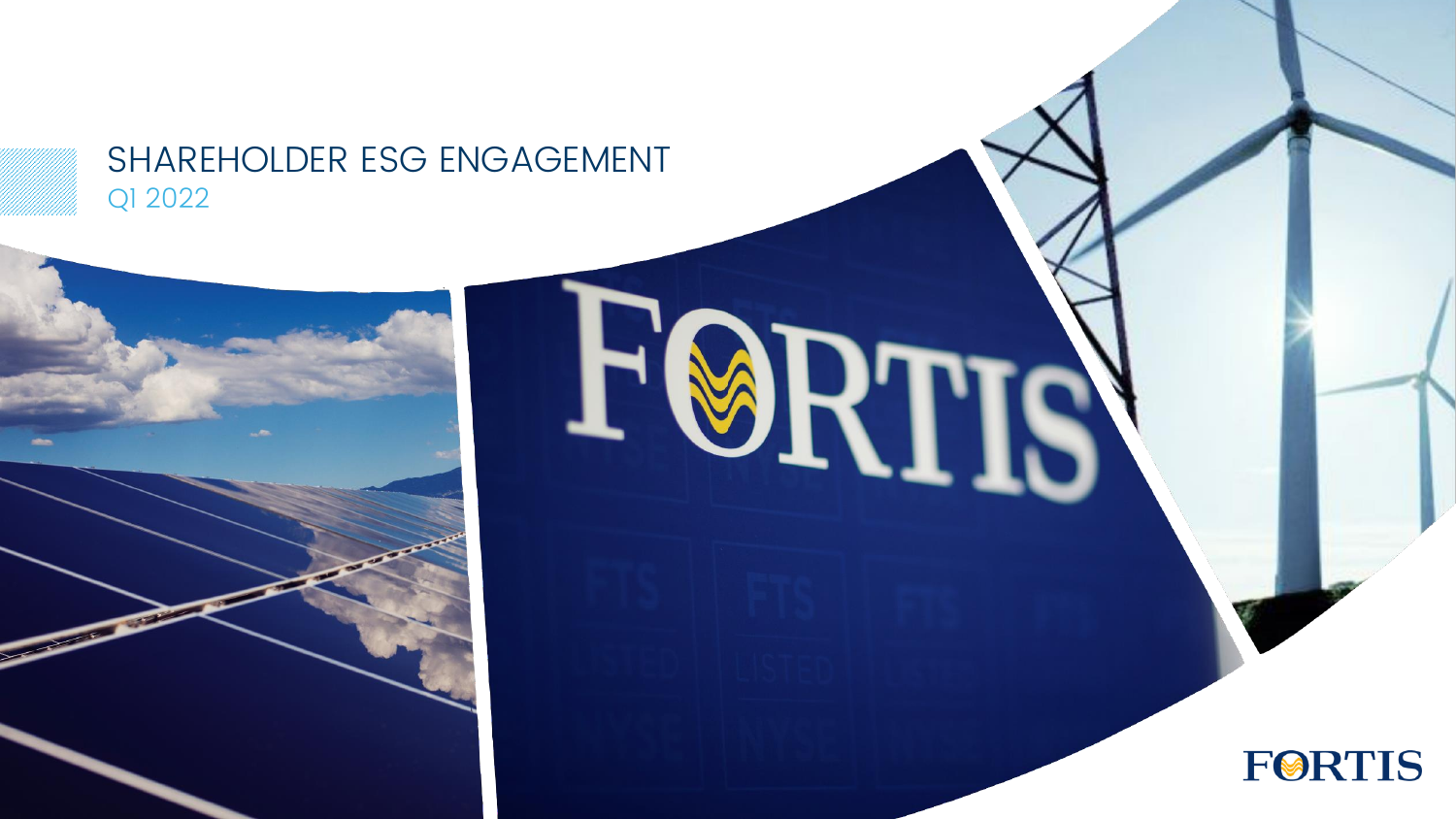### FORWARD-LOOKING INFORMATION

Fortis includes forward-looking information in this presentation within the meaning of applicable Canadian securities laws and forward-looking statements within the meaning of the Private Securities Litigation Reform Act of 1995 (collectively referred to as "forward-looking information"). Forward-looking information reflects expectations of Fortis management regarding future growth, results of operations, performance and business prospects and opportunities. Wherever possible, words such as anticipates, believes, budgets, could, estimates, expects, forecasts, intends, may, might, plans, projects, schedule, should, target, will, would and the negative of these terms and other similar terminology or expressions have been used to identify the forward-looking information, which includes, without limitation: carbon emissions reduction targets and projected asset mix, including those under TEP's Integrated Resource Plan filed in 2020; forecast capital expenditures on cleaner energy investments identified in the five-year outlook; and ESG priorities for 2022, including releasing TCFD and sustainability reports.

Forward looking information involves significant risks, uncertainties and assumptions. Certain material factors or assumptions have been applied in drawing the conclusions contained in the forward-looking information, including, without limitation: no material adverse effects from the COVID-19 pandemic; reasonable regulatory decisions and the expectation of regulatory stability; the successful execution of the capital plan; no material capital project or financing cost overrun; no material changes in the assumed U.S. dollar to Canadian dollar exchange rate; sufficient human resources to deliver service and execute the capital plan; and no significant variability in interest rates. Fortis cautions readers that a number of factors could cause actual results, performance or achievements to differ materially from the results discussed or implied in the forward-looking information. These factors should be considered carefully, and undue reliance should not be placed on the forward-looking information. For additional information with respect to certain of these risks or factors, reference should be made to the continuous disclosure materials filed from time to time by the Corporation with Canadian securities regulatory authorities and the Securities and Exchange Commission. All forwardlooking information herein is given as of the date of this presentation. Fortis disclaims any intention or obligation to update or revise any forward-looking information, whether as a result of new information, future events or otherwise.

**Unless otherwise specified, all financial information is in Canadian dollars.**

### **FØRTIS**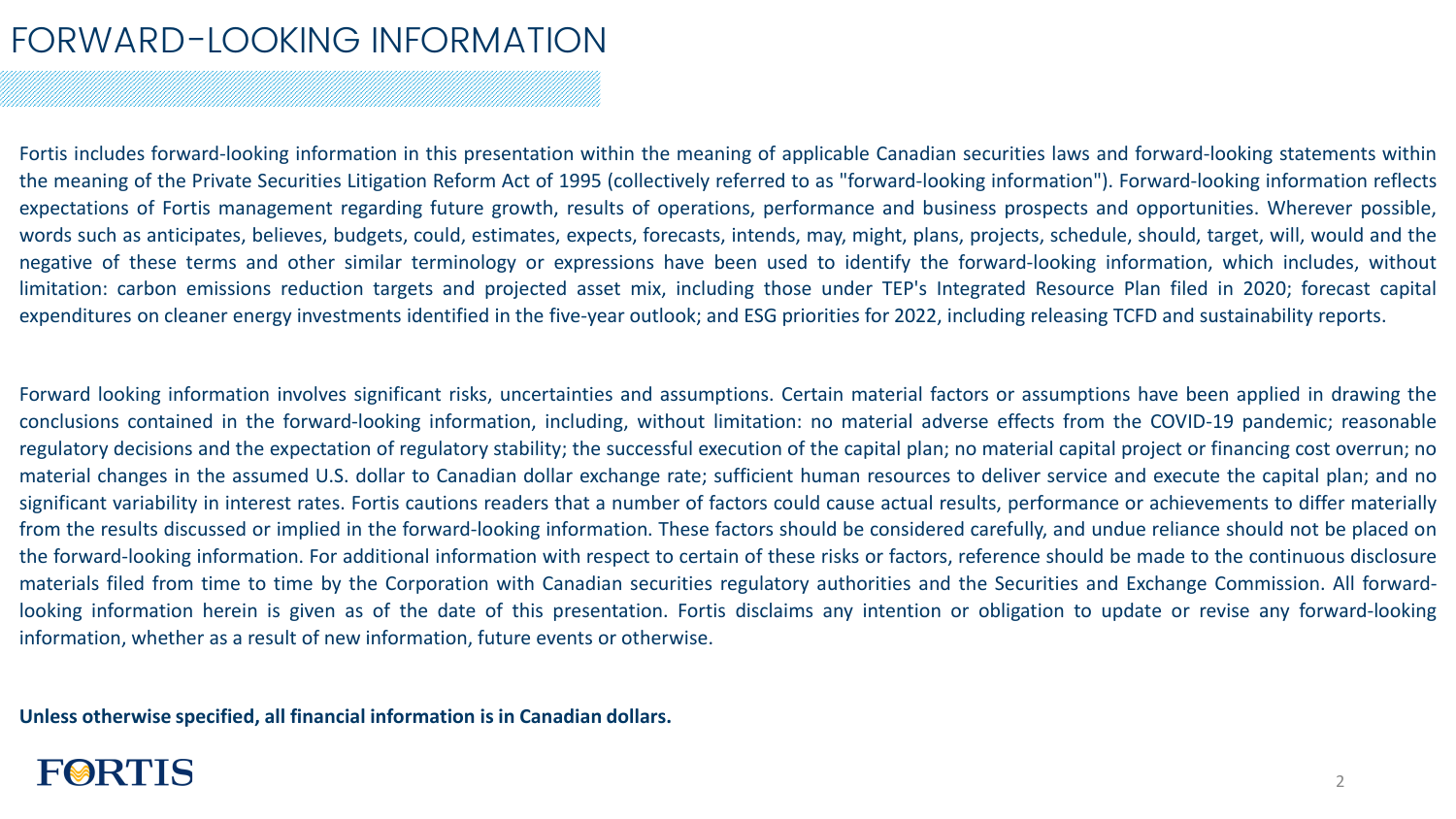



**Industry leader in**  SAFETY AND RELIABILITY



**Continued focus on** ENERGY DELIVERY



**Carbon emissions reduction target of** 75% BY 2035 **using a 2019 base year(1)**



**Industry recognition for**  STRONG GOVERNANCE **grounded in local leadership & independence**



**More than** \$10 MILLION **of** community investment **in 2021**



#### **Focused on** DIVERSITY, EQUITY AND INCLUSION

**Women represent** 50% **of the Fortis Board;**  60% **of Fortis utilities have either a female CEO or Board Chair; DEI Advisory Council established**

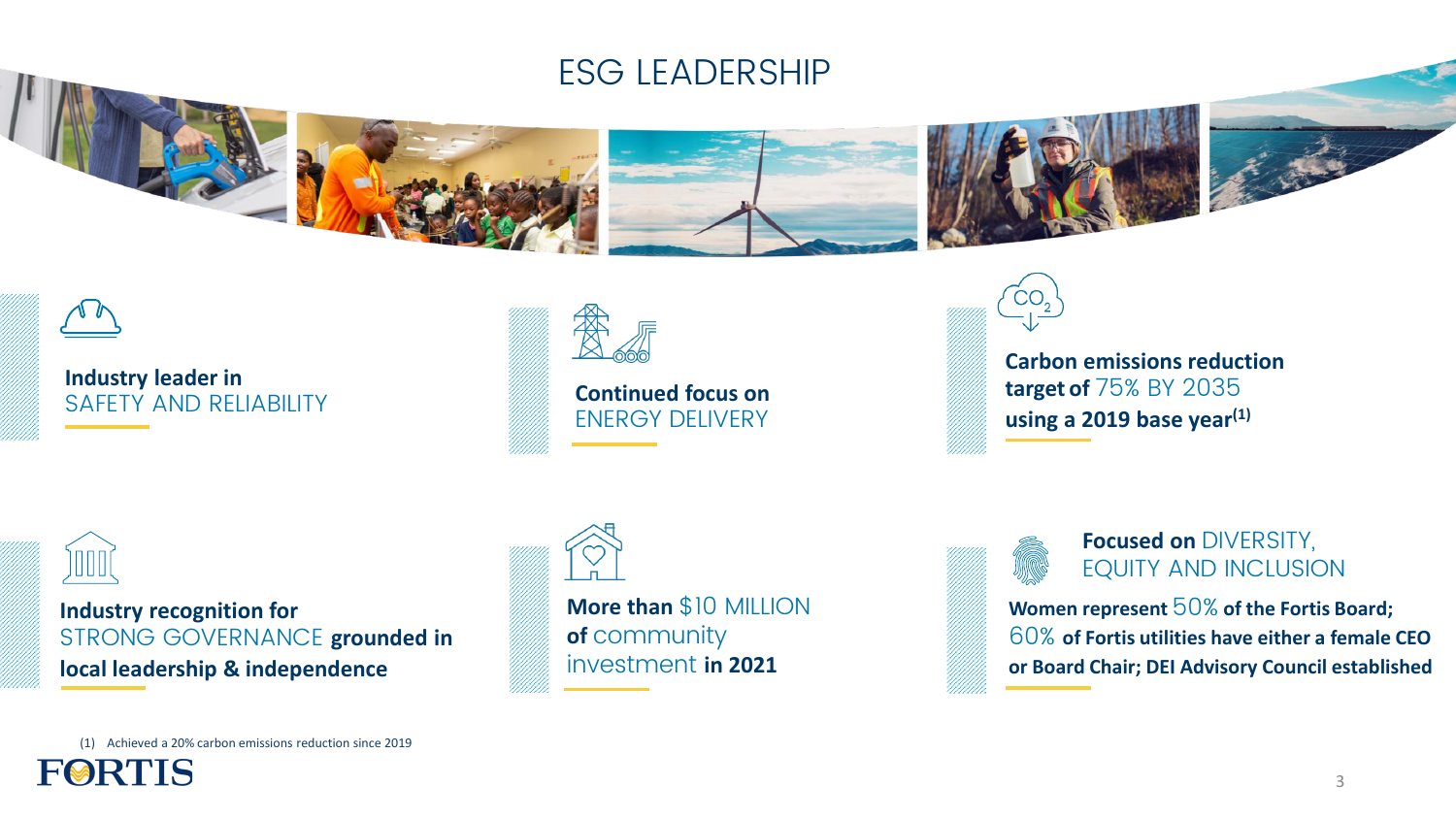### CARBON EMISSIONS REDUCTION TARGET ON TRACK

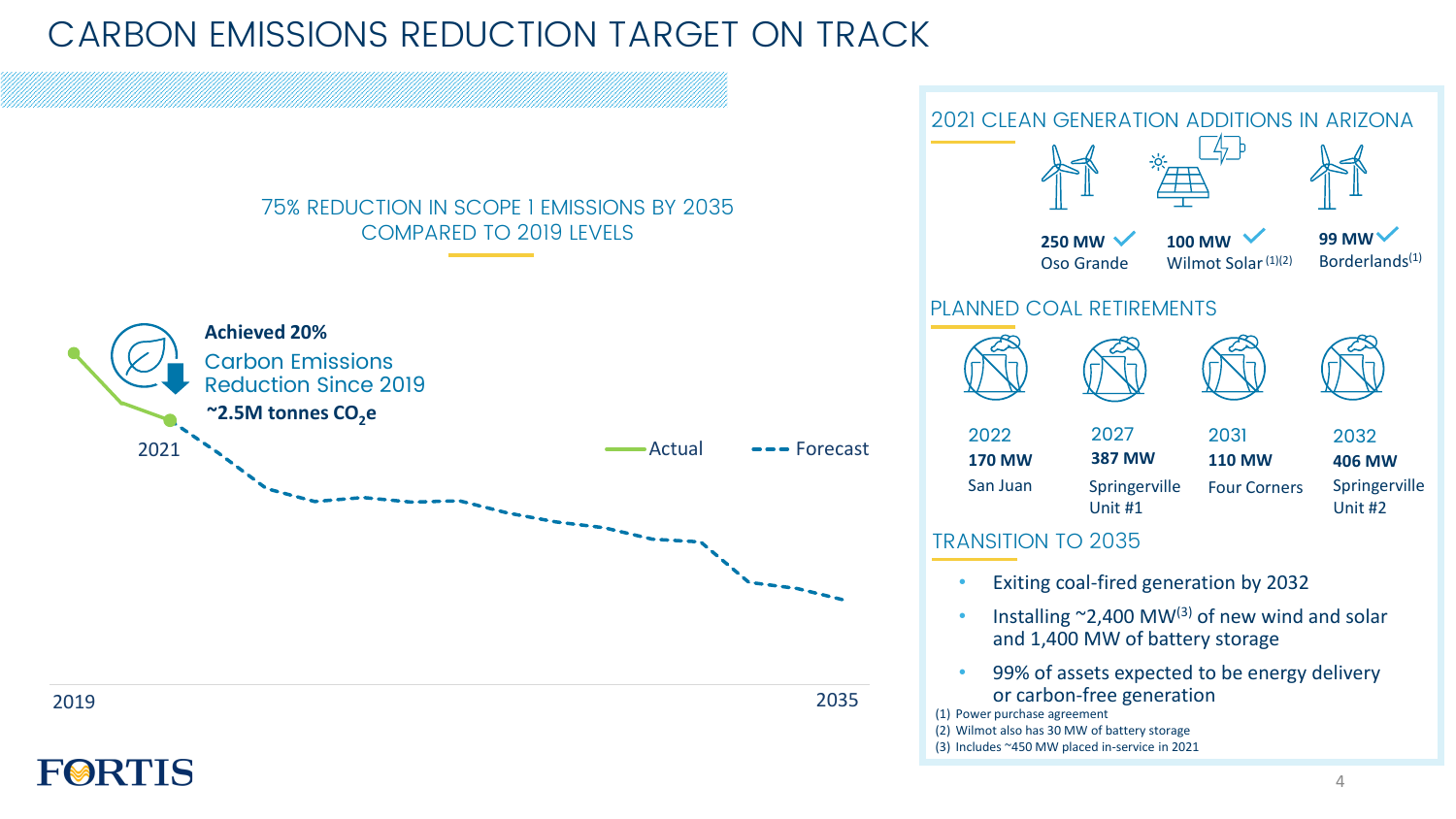## 2021 ESG ADVANCEMENTS

**FORTIS** 

|  | <b>ENHANCED</b><br><b>DISCLOSURES</b>                             | Achieved a 20% carbon emissions reduction since 2019<br>• Issued 2021 Sustainability Report in July 2021<br>50+ new key performance indicators; 14 aligned with Sustainability<br><b>Accounting Standards Board (SASB)</b><br>\$3.8B of cleaner energy investments identified in five-year outlook |
|--|-------------------------------------------------------------------|----------------------------------------------------------------------------------------------------------------------------------------------------------------------------------------------------------------------------------------------------------------------------------------------------|
|  | <b>DIVERSITY, EQUITY</b><br>& INCLUSION                           | • Gender parity reached on the Board in 2021<br>• Fortis-wide Diversity, Equity and Inclusion Advisory Council established                                                                                                                                                                         |
|  | <b>TCFD</b><br><b>ALIGNMENT</b>                                   | Became an official Task Force on Climate-Related Financial Disclosures (TCFD) Supporter in July 2021<br>• Committed to fully implement the TCFD recommendations<br>• Commenced climate scenario analysis                                                                                           |
|  | <b>STRENGTHENED</b><br><b>SUSTAINABILITY</b><br><b>COMMITMENT</b> | Board's Governance and Sustainability Committee renamed to better reflect its role in<br>oversight of sustainability matters<br>• Introduced a new measure in executive compensation to link incentive compensation<br>to carbon reduction and climate change priorities                           |